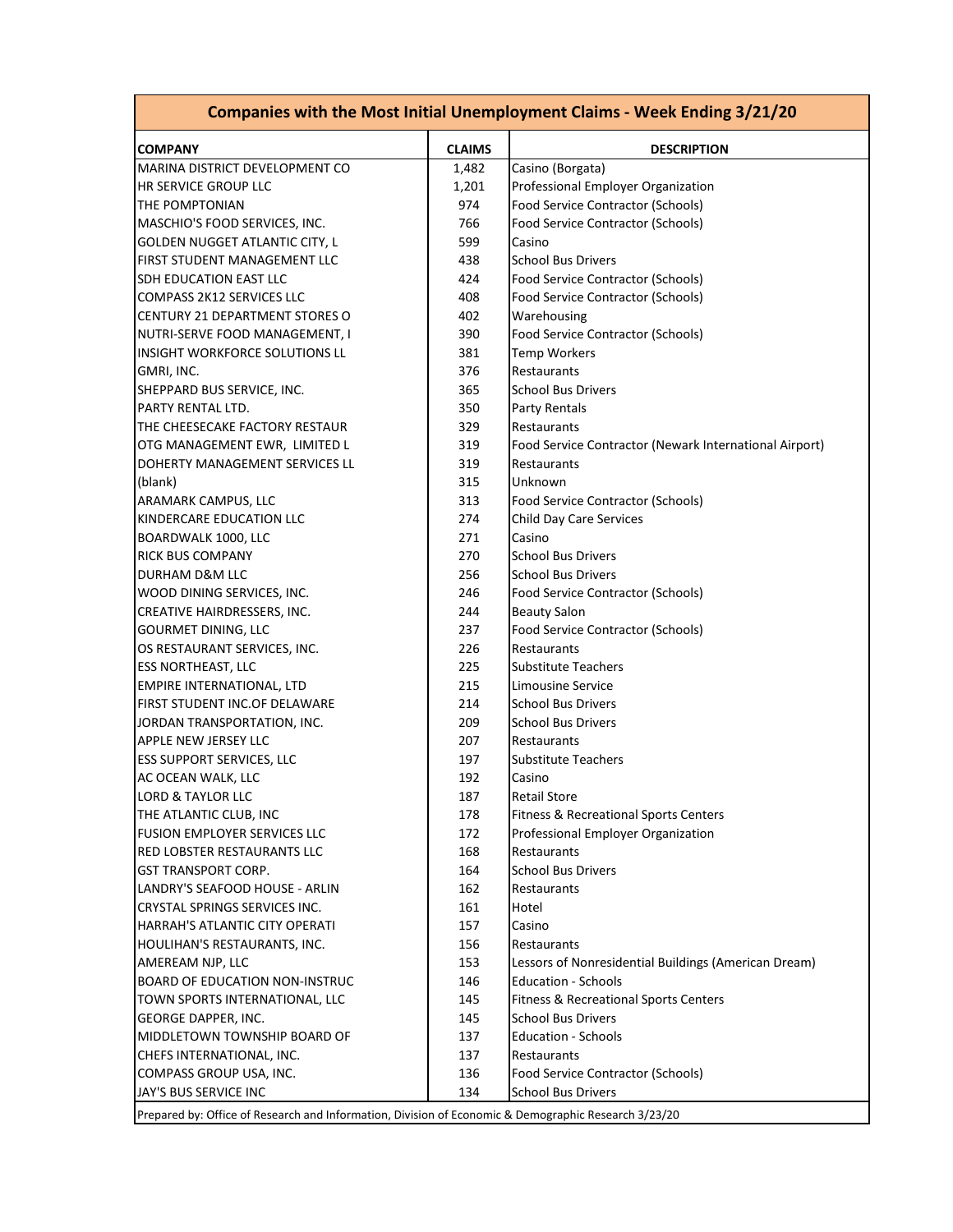| New Jersey Initial Unemployment Claims by Industry - week ending 3/21/20 |                                                                                                      |                                                                                          |  |  |  |
|--------------------------------------------------------------------------|------------------------------------------------------------------------------------------------------|------------------------------------------------------------------------------------------|--|--|--|
| <b>NAICS</b>                                                             | <b>CLAIMS</b>                                                                                        | <b>DESCRIPTION</b>                                                                       |  |  |  |
| 722                                                                      | 22,262                                                                                               | Food service and drinking places                                                         |  |  |  |
| 621                                                                      | 9,902                                                                                                | Ambulatory health care services (Dr. and Dentitst offices)                               |  |  |  |
| 812                                                                      | 8,780                                                                                                | Personal and laundry services (Hair, nail salons, barbers, dry cleaners)                 |  |  |  |
| 561                                                                      | 7,570                                                                                                | Administrative and support services                                                      |  |  |  |
| 485                                                                      | 6,899                                                                                                | Transit and ground passenger transportation                                              |  |  |  |
| 721                                                                      | 5,468                                                                                                | Accomodations                                                                            |  |  |  |
| 624                                                                      | 4,628                                                                                                | Social assistance                                                                        |  |  |  |
| 611                                                                      | 3,912                                                                                                | Educational services (private schools)                                                   |  |  |  |
| 238                                                                      | 3,474                                                                                                | Specialty trade contractors                                                              |  |  |  |
| 713                                                                      | 3,198                                                                                                | Amusement, gambling, recreation                                                          |  |  |  |
| 541                                                                      | 2,584                                                                                                | Professional, sci., and tech. services (lawyers, accts., engineers, archt, sci.research) |  |  |  |
| 999                                                                      | 2,372                                                                                                | Unclassified (no industry code on file)                                                  |  |  |  |
| 441                                                                      | 1,859                                                                                                | Motor vehicle and parts dealers                                                          |  |  |  |
| 448                                                                      | 1,459                                                                                                | Clothing and clothing accessory stores                                                   |  |  |  |
| 921                                                                      | 1,160                                                                                                | Local government                                                                         |  |  |  |
| 424                                                                      | 1,061                                                                                                | Merchant Wholesalers, Nondurable Goods                                                   |  |  |  |
| 423                                                                      | 1,048                                                                                                | Merchant Wholesalers, Durable Goods                                                      |  |  |  |
| 532                                                                      | 907                                                                                                  | <b>Rental &amp; Leasing Services</b>                                                     |  |  |  |
| 452                                                                      | 881                                                                                                  | <b>General Merchandise Stores</b>                                                        |  |  |  |
| 236                                                                      | 760                                                                                                  | <b>Construction of Buildings</b>                                                         |  |  |  |
|                                                                          | Prepared by: Office of Research and Information, Division of Economic & Demographic Research 3/23/20 |                                                                                          |  |  |  |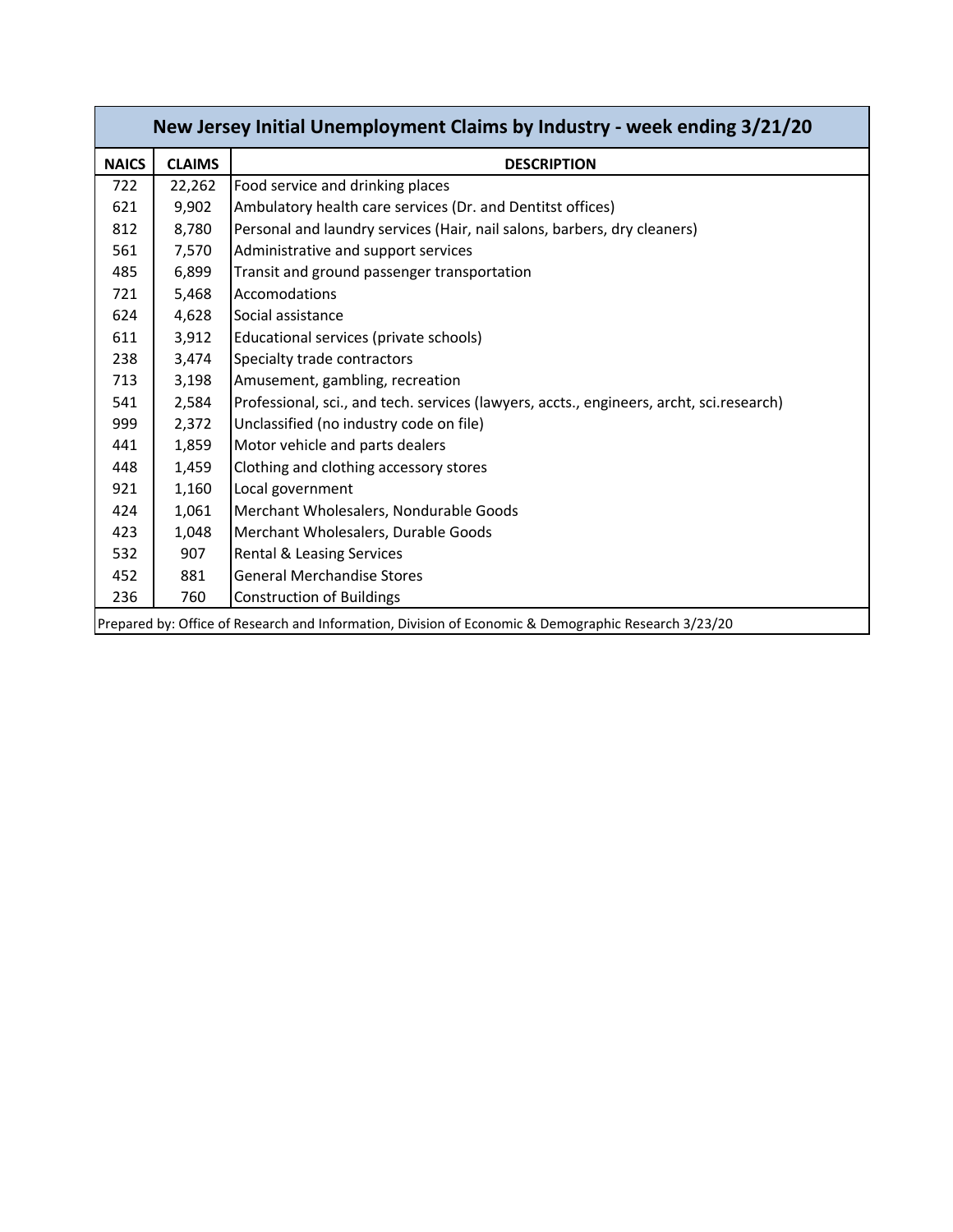| N. J. Initial Unemployment Claims by County - week ending 3/21/20                                    |               |                         |  |  |  |  |
|------------------------------------------------------------------------------------------------------|---------------|-------------------------|--|--|--|--|
| <b>County of Residence</b>                                                                           | <b>Claims</b> | <b>Percent of Total</b> |  |  |  |  |
| Atlantic                                                                                             | 7,094         | 6.9%                    |  |  |  |  |
| Bergen                                                                                               | 8,942         | 8.6%                    |  |  |  |  |
| Burlington                                                                                           | 5,083         | 4.9%                    |  |  |  |  |
| Camden                                                                                               | 6,391         | 6.2%                    |  |  |  |  |
| Cape May                                                                                             | 1,390         | 1.3%                    |  |  |  |  |
| Cumberland                                                                                           | 1,702         | 1.6%                    |  |  |  |  |
| <b>Essex</b>                                                                                         | 6,410         | 6.2%                    |  |  |  |  |
| Gloucester                                                                                           | 4,066         | 3.9%                    |  |  |  |  |
| Hudson                                                                                               | 5,568         | 5.4%                    |  |  |  |  |
| Hunterdon                                                                                            | 1,104         | 1.1%                    |  |  |  |  |
| Mercer                                                                                               | 3,183         | 3.1%                    |  |  |  |  |
| Middlesex                                                                                            | 8,159         | 7.9%                    |  |  |  |  |
| Monmouth                                                                                             | 9,041         | 8.7%                    |  |  |  |  |
| Morris                                                                                               | 4,796         | 4.6%                    |  |  |  |  |
| Ocean                                                                                                | 8,319         | 8.0%                    |  |  |  |  |
| Passaic                                                                                              | 6,457         | 6.2%                    |  |  |  |  |
| Salem                                                                                                | 609           | 0.6%                    |  |  |  |  |
| Somerset                                                                                             | 2,746         | 2.7%                    |  |  |  |  |
| <b>Sussex</b>                                                                                        | 2,176         | 2.1%                    |  |  |  |  |
| Union                                                                                                | 5,084         | 4.9%                    |  |  |  |  |
| Warren                                                                                               | 1,427         | 1.4%                    |  |  |  |  |
| New Jersey Total                                                                                     | 99,747        | 96.4%                   |  |  |  |  |
| Out-of-State Filers                                                                                  | 3,719         | 3.6%                    |  |  |  |  |
| <b>Grand Total</b>                                                                                   | 103,466       | 100.0%                  |  |  |  |  |
| Prepared by: Office of Research and Information, Division of Economic & Demographic Research 3/23/20 |               |                         |  |  |  |  |

Prepared by: Office of Research and Information, Division of Economic & Demographic Research 3/23/20